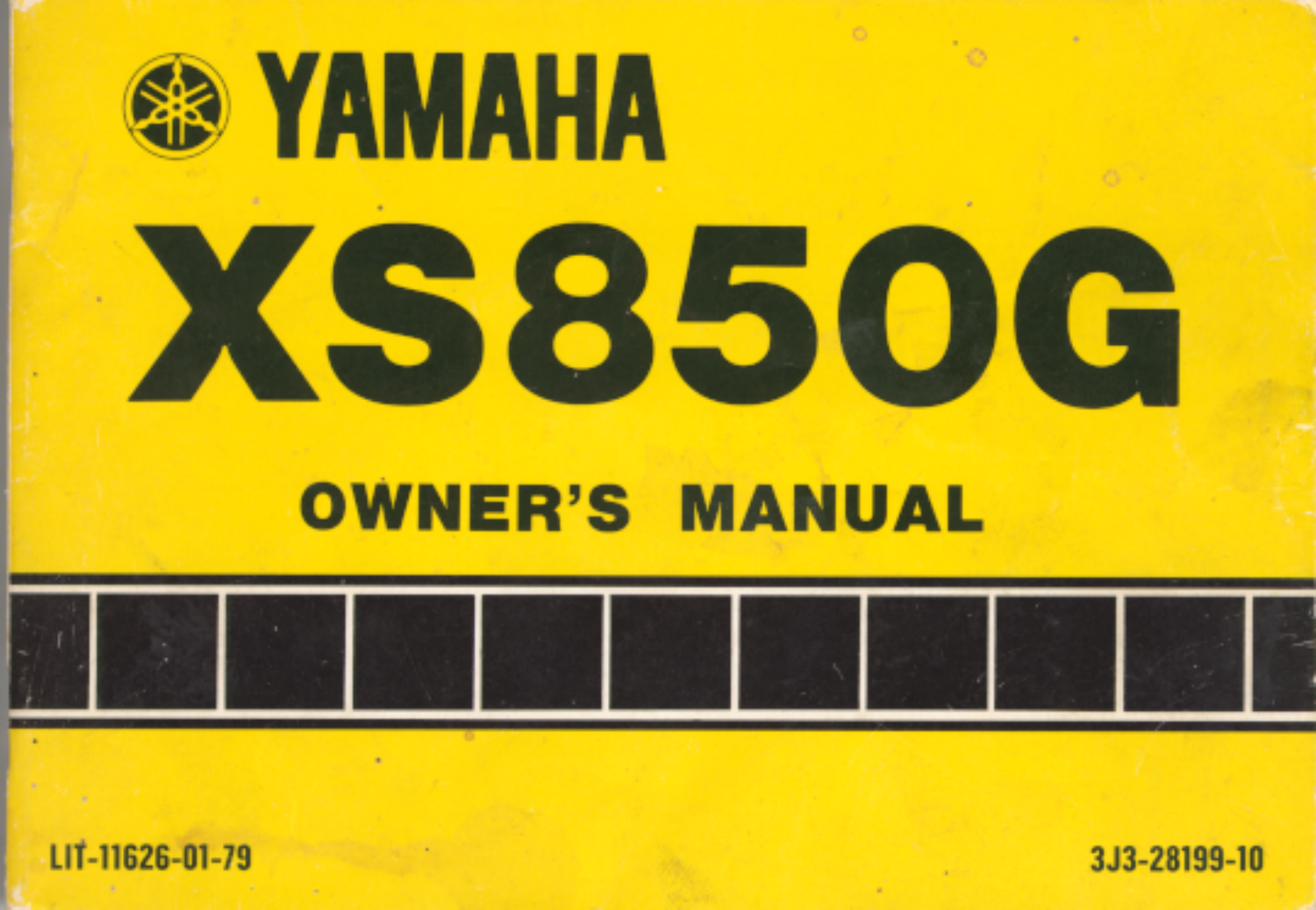**XS850G OWNER'S MANUAL 1ST PRINTING, JULY 1979 ALL RIGHTS RESERVED, BY YAMAHA MOTOR COMPANY LIMITED, JAPAN PRINTED IN JAPAN P/N LIT-l 1626-01-79**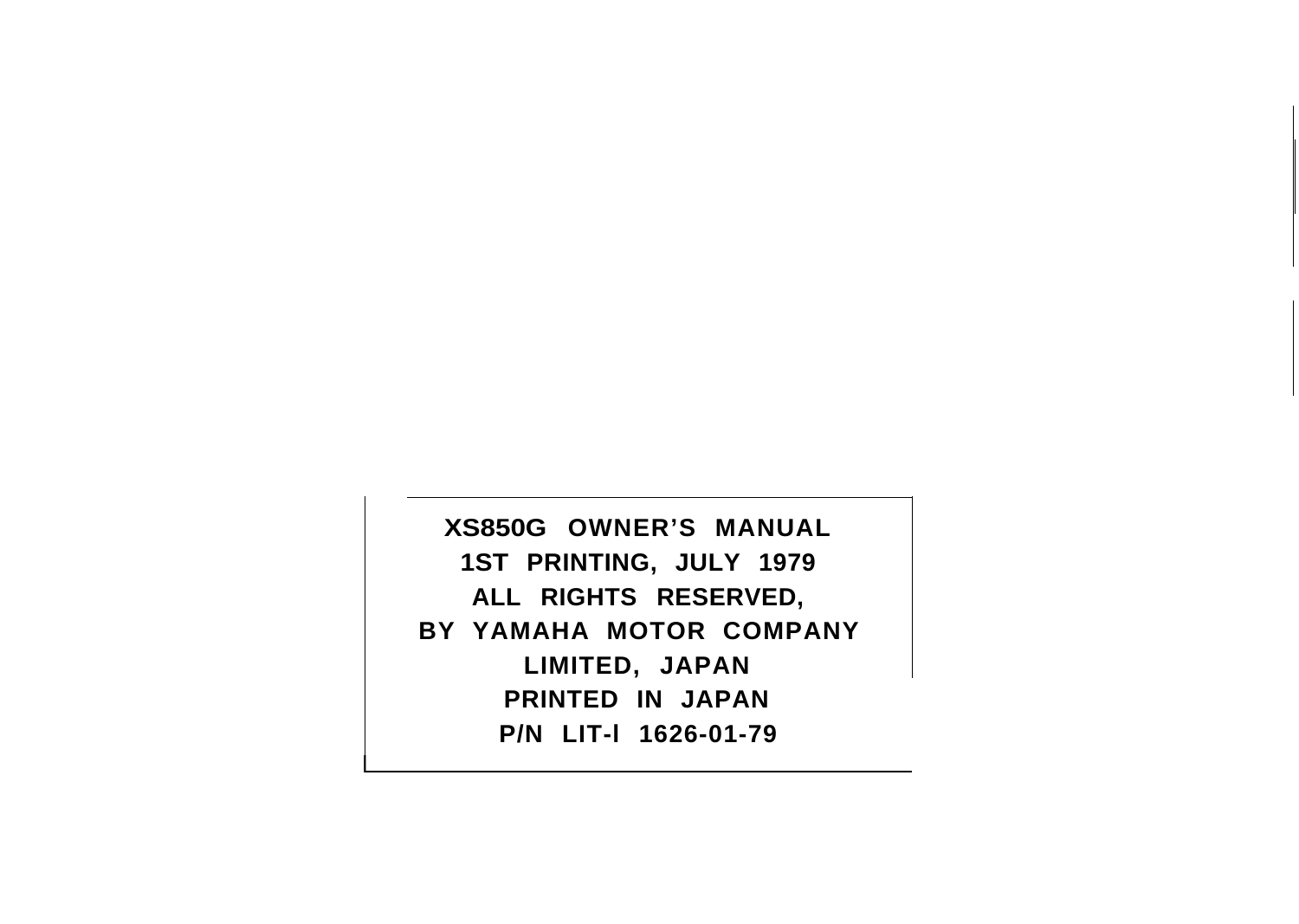$IMPORTANT:$ **PLEASE READ THIS MANUAL CAREFULLY AND COMPLETELY BEFORE OPERATING THIS MOTORCYCLE. DO NOT ATTEMPT TO OPERATE THIS MOTORCYCLE UNTIL YOU HAVE ATTAINED A SATISFACTORY KNOWLEDGE OF ITS CONTROLS AND OPERATING FEATURES AND HAVE BEEN TRAINED IN SAFE AND PROPER RIDING TECHNIQUES. REGULAR INSPECTIONS AND CAREFUL MAINTENANCE ARE REQUIRED IN ADDITION TO RIDING SKILL IN ORDER TO ENJOY THE CAPABILITIES AND RELIABILITY OF THIS MOTOR-CYCLE SAFELY.**

**Particularly important information is distinguished in this manual by the following notations:**

- **NOTE: A NOTE provides key information to make procedures easier or clearer.**
- **CAUTION: A CAUTION indicates special procedures that must be followed to avoid damage to the motorcycle.**
- **WARNING: A WARNING indicates special procedures that must be followed to avoid injury to a motorcycle operator or person inspecting or repairing the motorcycle.**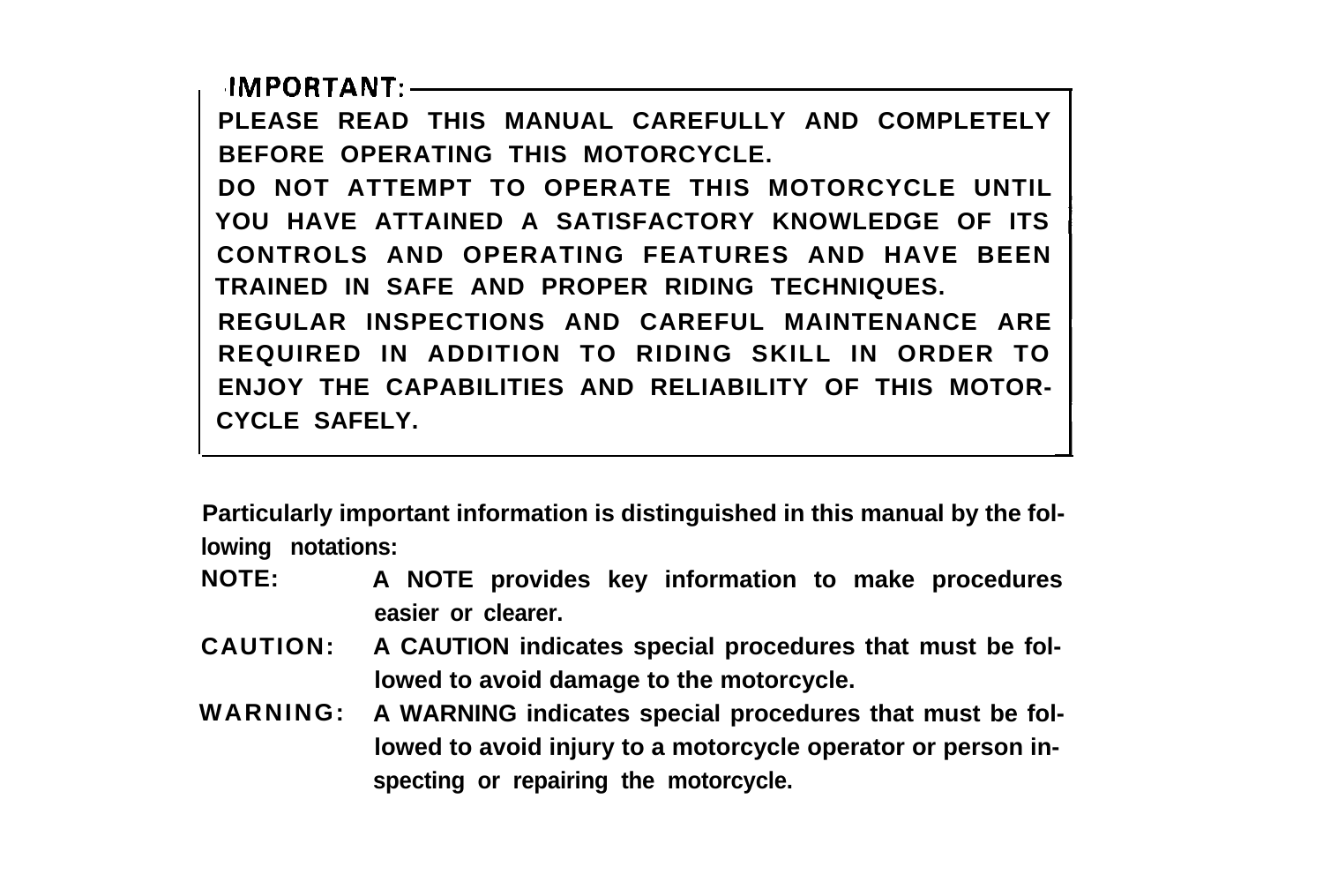**This manual should be considered a permanent part of this motorcycle and should remain with it even if the motorcycle is subsequently sold.**

## **-SAFETY WARNINGS:**

- **1, Traffic regulations vary from state to state. Study the regulations in your state before riding this motorcycle.**
- **2. This motorcycle is designed for on-road use only. It is not suitable for off-road use.**
- **3. GASOLINE IS HIGHLY FLAMMABLE:**
- **\* Always turn off the engine when refuelling.**
- **\* Take care not to spill any gasoline on the engine or exhaust pipe(s)/muffler(s) when refuelling.**
- **\* Never refuel while smoking or in the vicinity of an open flame.**
- **4. If you should swallow some gasoline, or inhale a lot of gasoline vapor, or allow some gasoline to get in your eye(s), see your doctor immediately. If any gasoline spills on your skin or clothing, immediately wash it with soap and water and change your clothes.**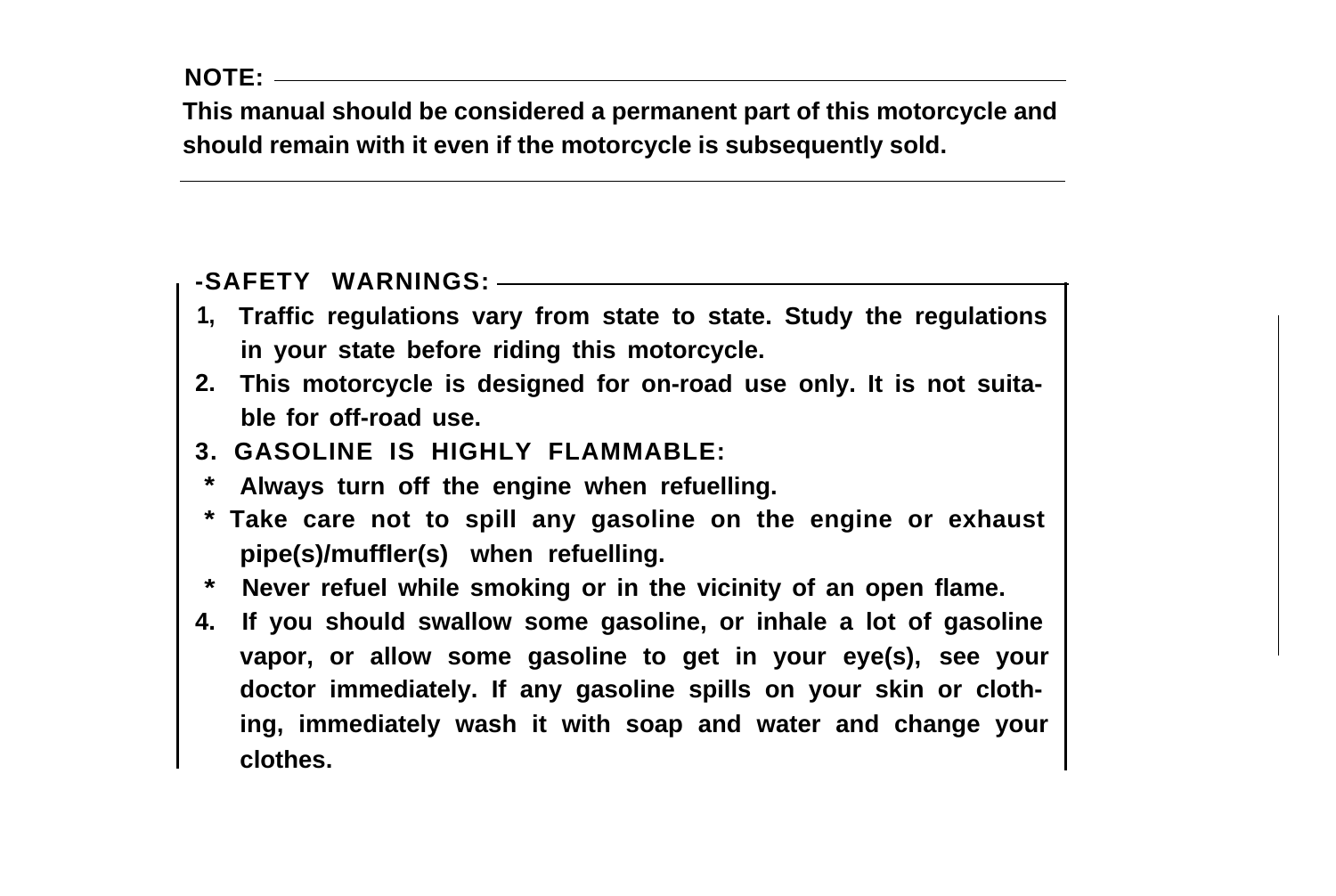- 5. **Always turn off the engine before leaving the motorcycle unattended and do not forget to remove the ignition key. When parking the motorcycle, note the following:**
- \* **The engine and exhaust pipe(s)/muffler(s) may be hot. Park the motorcycle in a place where pedestrians or children are not likely to touch the motorcycle.**
- \* **Do not park the motorcycle on a slope or soft ground; the motorcycle may overturn.**
- **6. When transporting the motorcycle in another vehicle, be sure it is kept upright and that the fuel petcock(s) is turned to the "ON" or "RES" position (for vacuum type)/"OFF" position (for manual type). If it should lean over, gasoline may leak out of the carbretor or fuel tank.**
- **7. Never start your engine or let it run for any length of time in a closed area. The exhaust fumes are poisonous and may cause loss of consciousness and death within a short time. Always operate your motorcycle in en area with adequate ventilation.**
- **6. Always wear a helmet, gloves, trousers (tapered around the cuff and ankle so they do not flap), and a brightly colored jacket.**